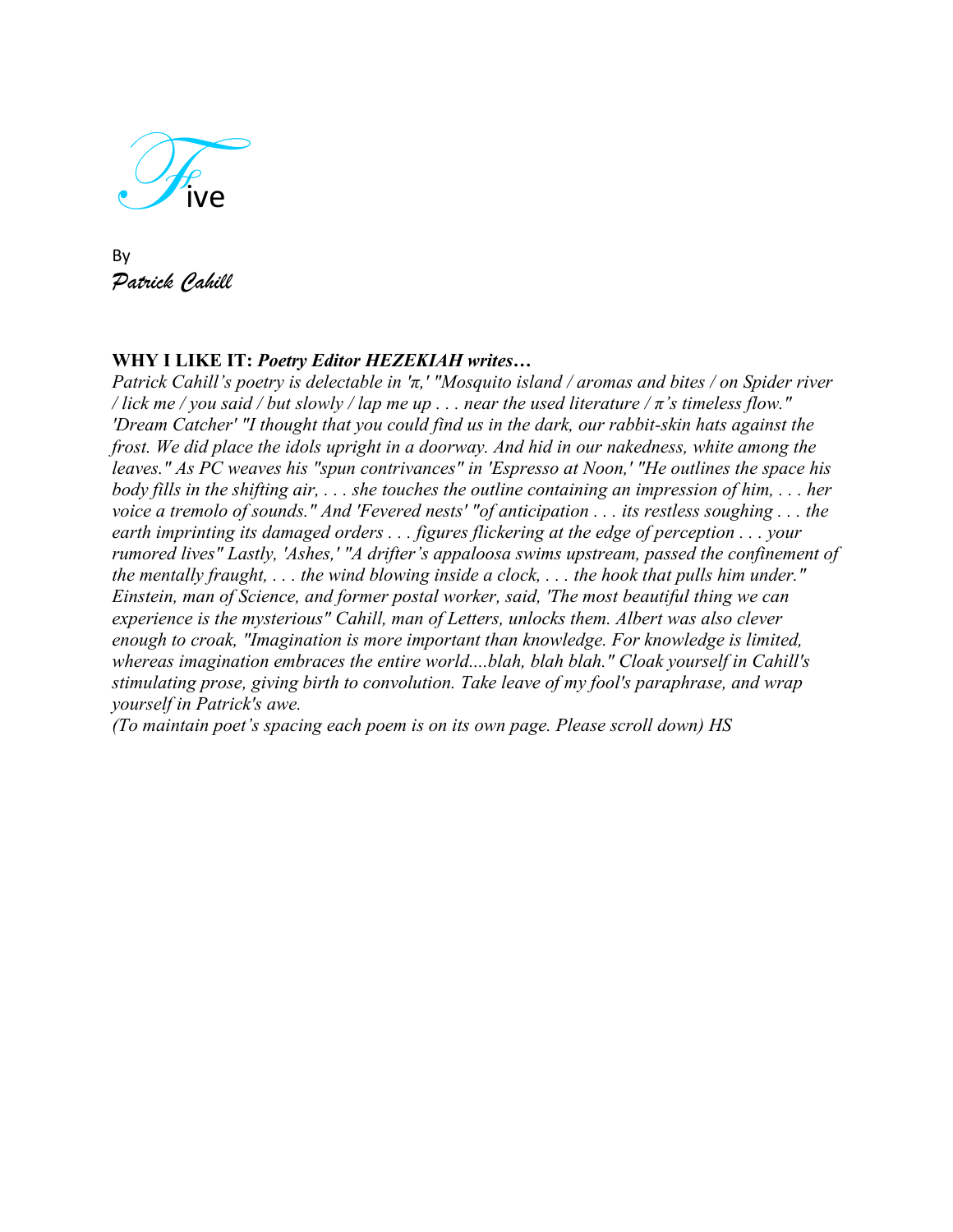Mosquito island aromas and bites on Spider river

> lick me you said but slowly lap me up

pick the pickup up here

> I want to be a pickup picked up

near the used literature π's timeless flow

the island spiders frozen the river's thin surface iced

 $\pi$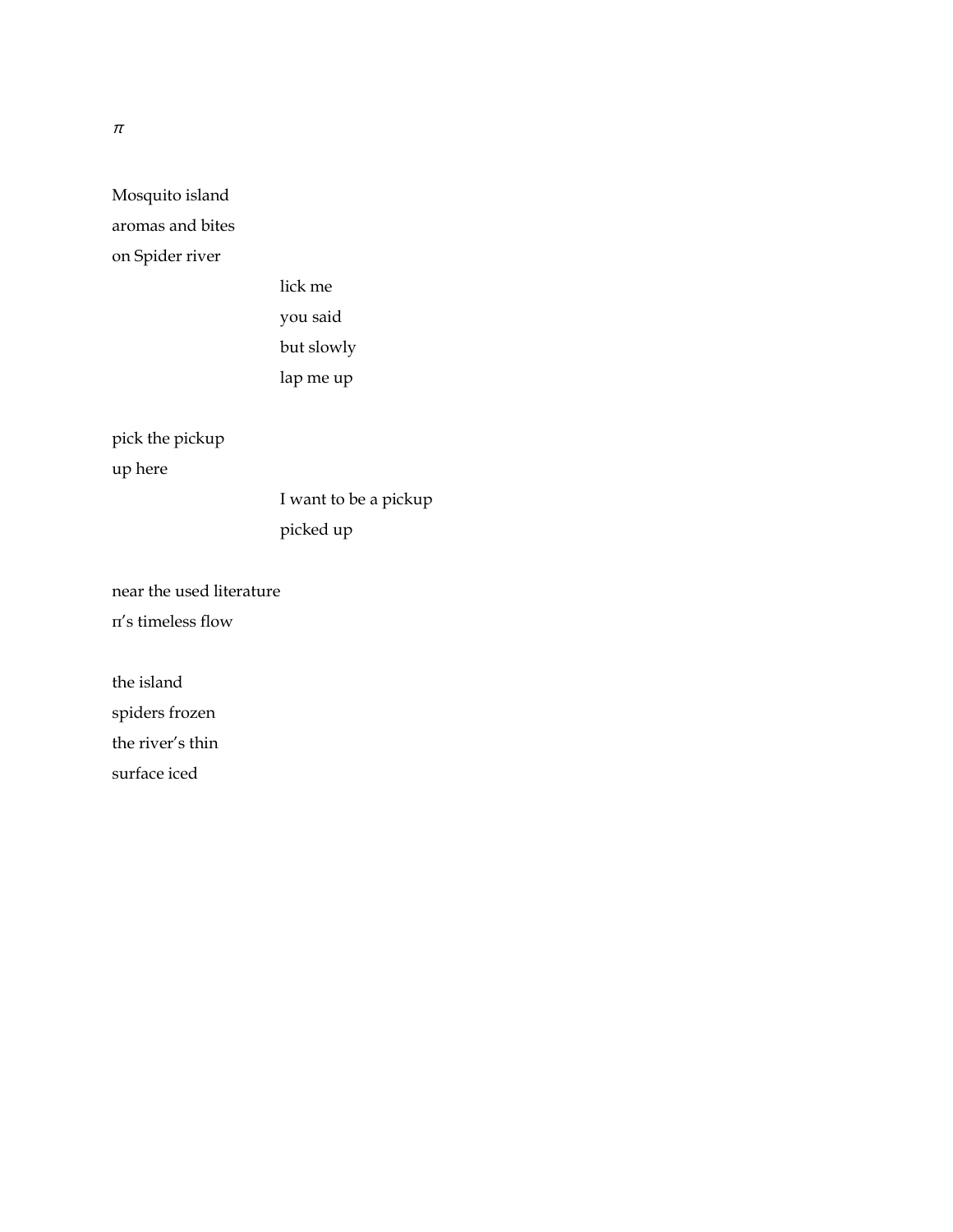### Dream Catcher

I thought that you could find us in the dark, our rabbit-skin hats against the frost. We did place the idols upright in a doorway. And hid in our nakedness, white among the leaves. Maybe we were mistaken for an illusion, our voice left in the spectacle. So dark once I almost swallowed a spider, confused and scratching the surface in a cup of water. Would it have spun contrivances in the soul? The dream catcher brought us here, and we were full of anticipation. But you uttered the curse and then some apparition murdered its double. The elixir it sought concealed in the blood. The vapors we've thought into imagery! Brown helicopters flying in tandem—large insects moving across the sky—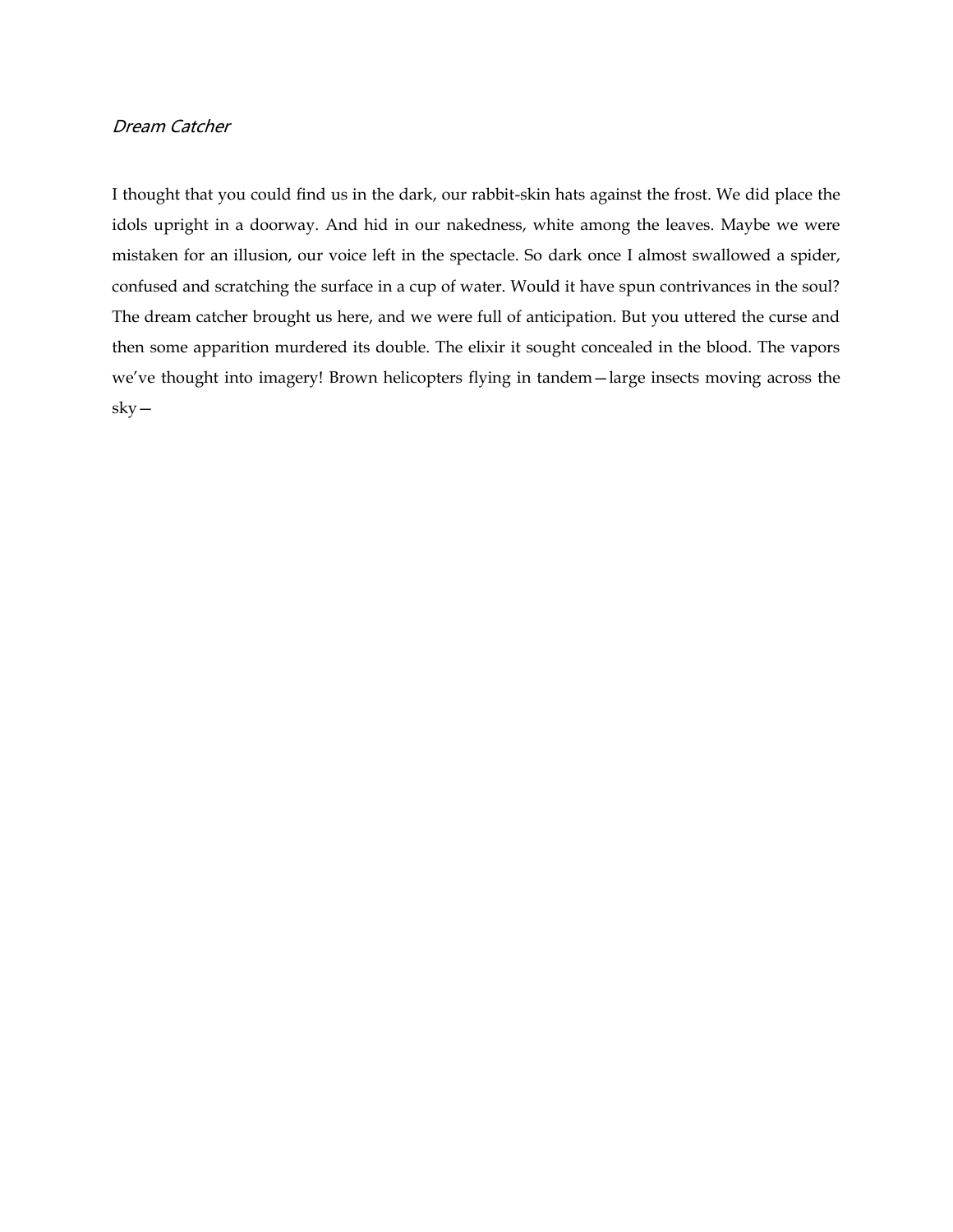## Espresso at Noon

He outlines the space his body fills in the shifting air, she faces him across the table, her chair resting on the yellow umbrella's fallen shade, a manhole cover sheds its microscopic splinters into the breeze above the street, she touches the outline containing an impression of him, a stranger's now though one she's almost imagined, he looks into the air's invisible substance, smudging the words that now and then escape his throat, her voice a tremolo of sounds as though she has begun to sing—a mirror in the woods, those wind chimes—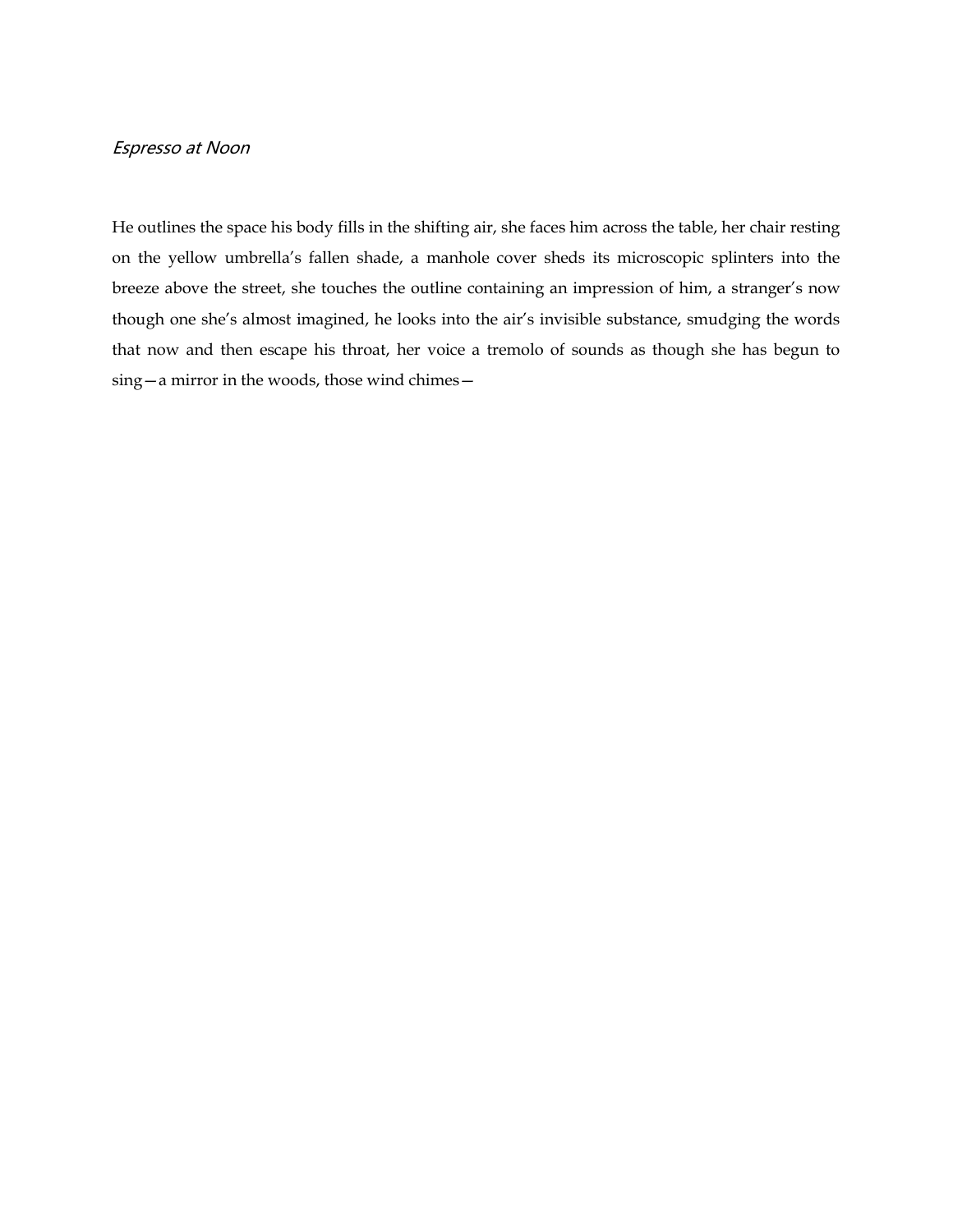### Fevered nests

of anticipation under the white avalanche its restless soughing before it assumes its inevitable theatrical form and moves you enter between the pylons of frozen air a rattled voice spilling its nonsense sentences now mist above the snow these also their inevitable form the earth imprinting its damaged orders across the captured sky figures flickering at the edge of perception vanished when you turn to inhabit them or vanquish them their inevitable lies your rumored lives